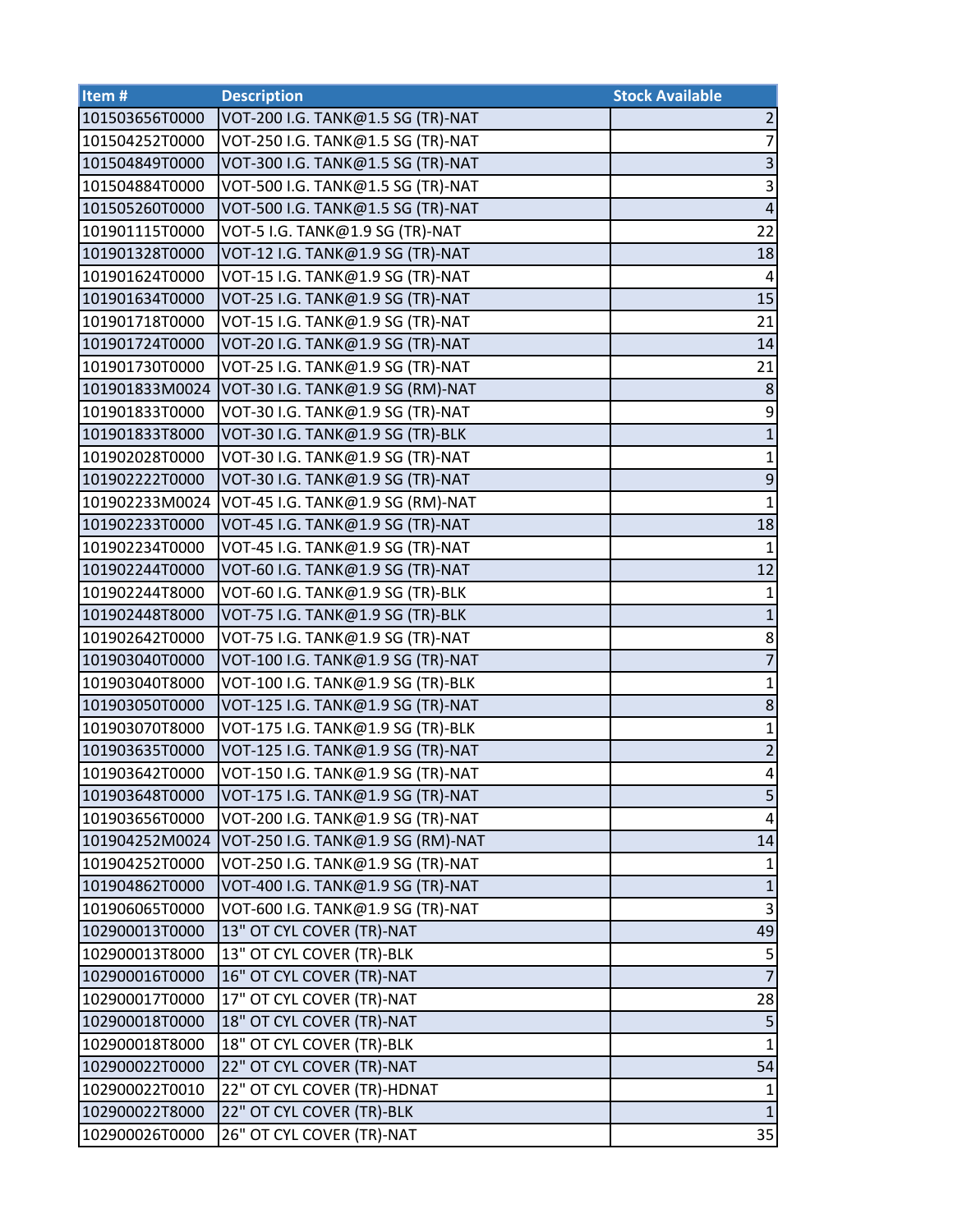| Item <sup>#</sup> | <b>Description</b>                   | <b>Stock Available</b>  |
|-------------------|--------------------------------------|-------------------------|
| 102900030T0000    | 30" OT CYL COVER (TR)-NAT            | 28                      |
| 102900036T0000    | 36" OT CYL COVER (TR)-NAT            | 44                      |
| 102900036T8000    | 36" OT CYL COVER (TR)-BLK            | $\mathbf{1}$            |
| 102900042T0000    | 42" OT CYL COVER (TR)-NAT            | 17                      |
| 102900042T8000    | 42" OT CYL COVER (TR)-BLK            | $\mathbf{1}$            |
| 102900048T0000    | 48" OT CYL COVER (TR)-NAT            | $\overline{2}$          |
| 102970011T0000    | 11" OT CYL COVER (TR)-NAT            | $\overline{2}$          |
| 102970020M0024    | 20" OT CYL COVER (RM)-NAT            | $\mathbf 1$             |
| 102970024T0000    | 24" OT CYL COVER (TR)-NAT            | $\mathbf 1$             |
| 102970030M0024    | 30" OT CYL COVER (RM)-NAT            | $\overline{3}$          |
| 102970030T0000    | 30" OT CYL COVER (TR)-NAT            | $\overline{7}$          |
| 102970030T8000    | 30" OT CYL COVER (TR)-BLK            | $\mathbf 1$             |
| 102970052T0000    | 52" OT CYL COVER (TR)-NAT            | $\overline{2}$          |
| 102970060T8000    | 60" OT CYL COVER (TR)-BLK            | $\mathbf 1$             |
| 103502255M0024    | VST-66TB TANK @ 1.5 SG (RM)-NAT      | $\mathbf 1$             |
| 103902239M0024    | VST-44TB TANK @ 1.9 SG (RM)-NAT      | 3                       |
| 103902648T0000    | VST-88TB TANK @ 1.9 SG (TR)-NAT      | 6                       |
| 103903050M0024    | VST-125 I.G. TANK @ 1.9 SG (RM)-NAT  | $\mathbf 1$             |
| 103912223A0000    | VST-22TB @1.9 SG-6" CAP/EPDM-NAT     | $\overline{2}$          |
| 103912239A0010    | VST-44TB @1.9 SG-6" CAP/EPDM-HDNAT   | $\mathbf{1}$            |
| 103912255A0000    | VST-66TB @1.9 SG-6" CAP/EPDM-NAT     | 10                      |
| 103912450A0000    | VST-80 I.G. @1.9 SG-6" CAP/EPDM-NAT  | $\,8\,$                 |
| 103912648A0000    | VST-88TB @1.9 SG-6" CAP/EPDM-NAT     | 5                       |
| 103912661A0000    | VST-110TB @1.9 SG-6" CAP/EPDM-NAT    | $\overline{\mathbf{5}}$ |
| 103913070A0000    | VST-175 I.G. @1.9 SG-6" CAP/EPDM-NAT | $\overline{5}$          |
| 104912122M0024    | RECT-6 TANK@1.9 SG (RM)-NAT          | 16                      |
| 104912122T0000    | RECT-6 TANK@1.9 SG (TR)-NAT          | 19                      |
| 104918128T0000    | RECT-14 TANK@1.9 SG (TR)-NAT         | $\overline{\mathbf{3}}$ |
| 104918182T0000    | RECT-14 TANK@1.9 SG (TR)-NAT         | $\mathbf{1}$            |
| 104918184T0000    | RECT-28 TANK@1.9 SG (TR)-NAT         | $\overline{3}$          |
| 104924188T0000    | RECT-28 TANK@1.9 SG (TR)-NAT         | 8                       |
| 104924243T0000    | RECT-62 TANK@1.9 SG (TR)-NAT         | $\mathbf{1}$            |
| 104924244T0000    | RECT-50 TANK@1.9 SG (TR)-NAT         | $\mathbf 1$             |
| 104924248T0000    | RECT-36 TANK@1.9 SG (TR)-NAT         | $\boldsymbol{6}$        |
| 104930244T0000    | RECT-62 TANK@1.9 SG (TR)-NAT         | 4                       |
| 104930304T0000    | RECT-78 TANK@1.9 SG (TR)-NAT         | $\overline{\mathbf{5}}$ |
| 104936306T0000    | RECT-140 TANK@1.9 SG (TR)-NAT        | $\mathbf{1}$            |
| 105071212T0000    | 12" x 12" RECT COVER (TR)-NAT        | 39                      |
| 105071812T0000    | 18" x 12" RECT COVER (TR)-NAT        | 12                      |
| 105072418T0000    | 24" x 18" RECT COVER (TR)-NAT        | 19                      |
| 105072424T0000    | 24" x 24" RECT COVER (TR)-NAT        | 33                      |
| 105073024T0000    | 30" x 24" RECT COVER (TR)-NAT        | 12                      |
| 106901732T0000    | CBOT-26 I.G. (30d)@1.9 SG (TR)-NAT   | $\overline{7}$          |
| 106902245T0000    | CBOT-60 I.G. (30d)@1.9 SG (TR)-NAT   | $\overline{7}$          |
| 106903656T0000    | CBOT-200 I.G. (30d)@1.9 SG (TR)-NAT  | $\frac{2}{7}$           |
| 106904844T0000    | CBOT-300 I.G. (30d)@1.9 SG (TR)-NAT  |                         |